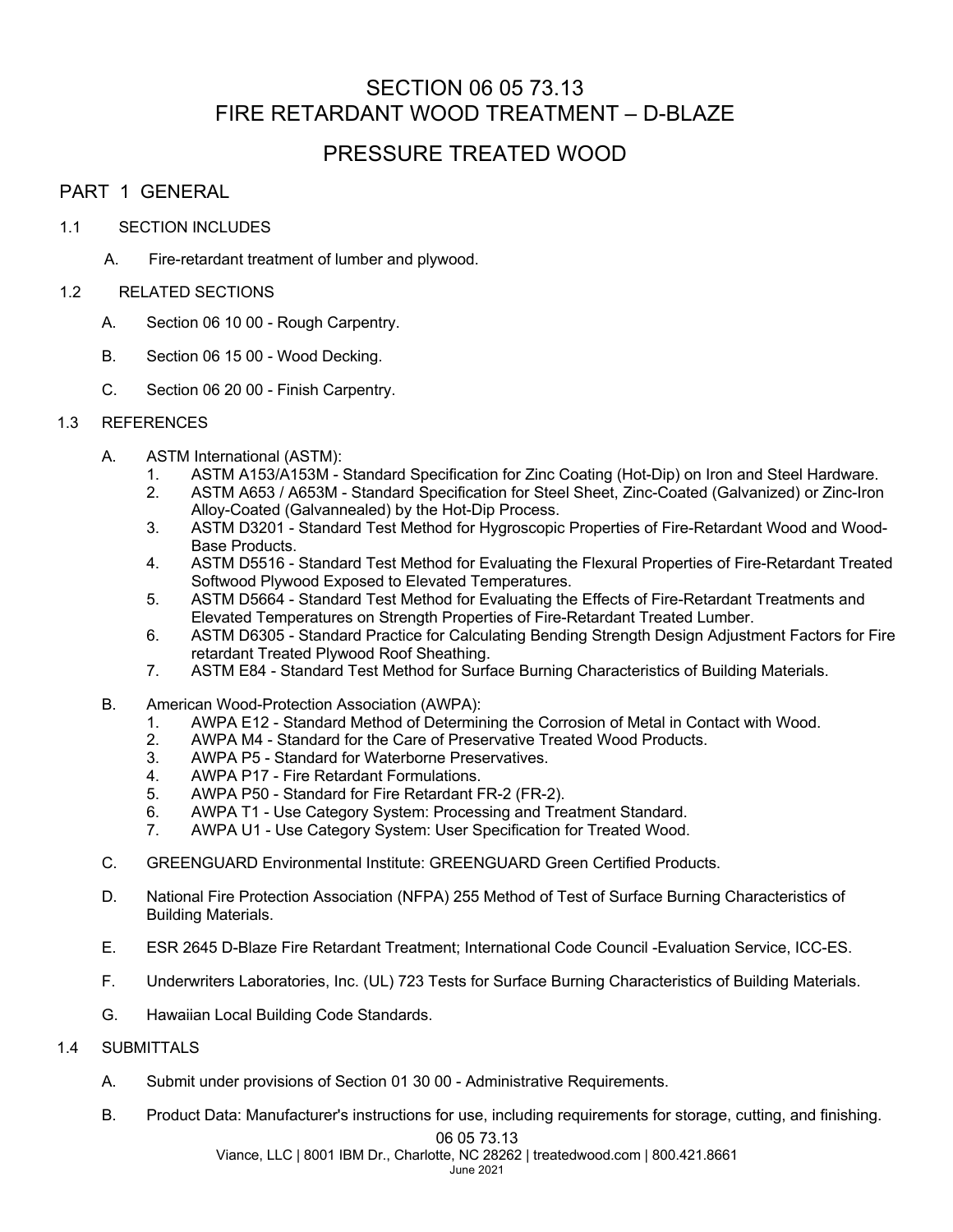- C. Preservative Treatment Certification: Treating plant's certification of compliance with specified standards, process employed, and preservative retention values.
- D. Fire-Retardant Treatment Certification: Treating plant's certification of compliance with specified requirements.

#### 1.5 QUALITY ASSURANCE

- A. Wood Treatment Plant Qualifications: Wood treatment plant experienced in performing work of this section licensed by Viance, LLC.
- B. Source Quality: Obtain treated wood products from a single approved source.
- C. Preservative Treatment: Mark each piece of plywood and lumber to show compliance with specified standards.
- D. Fire-Retardant Treatment: Mark each piece of plywood and lumber to show compliance with specified standards.
- E. Regulatory Requirements: Provide fire retardant treatment which complies with the following regulatory requirements:
	- 1. International Building Code (IBC).
	- 2. International Residential Code (IRC).
	- 3. International Code Council Evaluation Service ICC-ES ESR 2645.
	- 4. City of Los Angeles, California RR24502.
	- 5. City of New York, New York Building Code, MEA 406 and MEA 407.
	- 6. Hawaiian Local Building Code Standards.
- F. Independent Third Party Inspection:
	- 1. Provide plant inspections.
- G. Low Chemical Emission Certification: 1. GREENGUARD Gold Certified.
- H. Kiln Dry after Treatment (KDAT): Provide kiln dry material as indicated or required.
	- Kiln dry after treatment to 19 percent maximum moisture content for lumber and 18 percent for plywood in accordance with AWPA T1, Section 7 - Drying After Treatment (lumber) and AWPA T1, Section: F: Pressure treated composites (3c) kiln drying after treatment.

#### 1.6 DELIVERY, STORAGE, AND HANDLING

A. Exposure: Prevent wood products against moisture and dimensional changes, in accordance with instructions from treating plant.

### 1.7 WARRANTY

A. Manufacturer's Warranty: Provide manufacturer's standard 50-year limited warranty for pressure-treated FRTW wood.

# PART 2 PRODUCTS

- 2.1 MANUFACTURERS
	- A. Acceptable Manufacturer: Viance Treated Wood Solutions, which is located at: 8001 IBM Dr. Building 403; Charlotte, NC 28262; Toll Free Tel: 800-421-8661; Tel: 704-522-0825; Fax: 704-527-8232; Email: request info (info@viance.net); Web: www.treatedwood.com
	- B. Requests for substitutions will be considered in accordance with provisions of Section 01 60 00 Product Requirements.
	- C. Substitutions: Not permitted.

#### 06 05 73.13

Viance, LLC | 8001 IBM Dr., Charlotte, NC 28262 | treatedwood.com | 800.421.8661